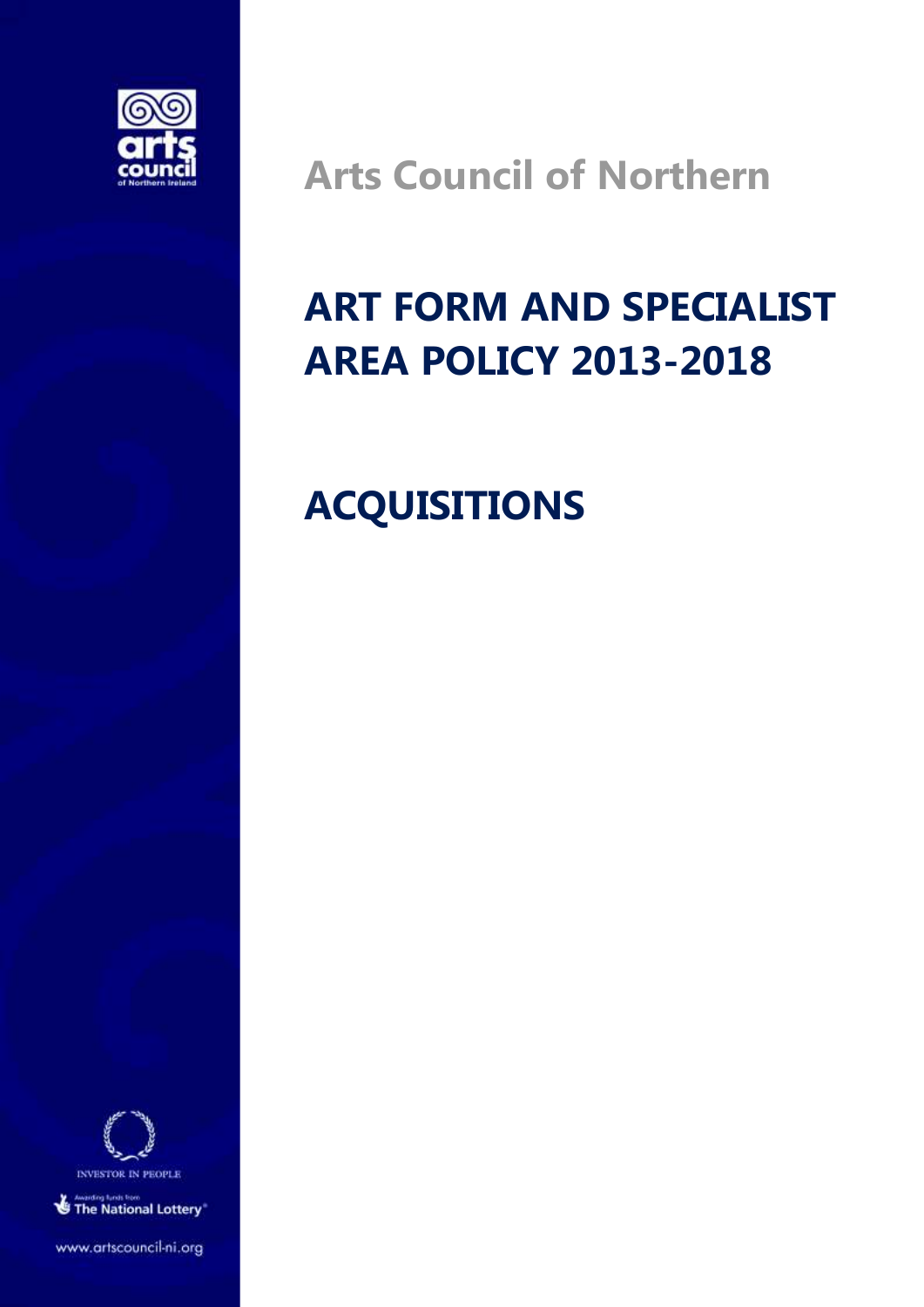#### **Preamble**

The Acquisitions Policy has been developed in line with *Ambitions for the Arts*, the Arts Council of Northern Ireland's five-year Strategic Plan for the Arts, 2013-18. The overarching priorities of the Plan – champion the arts, promote access, build a sustainable sector – are reflected across the set of the Council's Art Form and Specialist Area policies, 2013-18.

#### **Introduction to Acquisitions Policy**

Between 1945 and 1999, the Arts Council purchased contemporary art, primarily from artists living in Northern Ireland. Following a fundamental review of its collecting policy in 1999, it decided (due to increasing costs, conservation and storage issues) to gift the collection – some 1,119 works – to registered museums in Northern Ireland.

Following an open application process gifts were made to the following Museums:

- National Museums Northern Ireland (1033 works)
- Harbour Museum Derry (20 works)
- Naughton Gallery at Queen's (22 works)
- F.E. McWilliam Gallery (14 works)
- Fermanagh County Museum (7 works)
- Mid-Antrim Museum (4 works)
- Down County Museum (6 works)
- Coleraine Museum (13 works).

Although the Arts Council no longer maintains a large public collection, it still recognises the importance of purchasing contemporary work as a means of supporting artists. It is committed to searching across Northern Ireland for the best contemporary work to add to its public collection.

Artists must have been living in Northern Ireland for 12 months before date of purchase of work and have made a contribution to artistic activities in Northern Ireland. Artists from Northern Ireland who are living elsewhere will also be considered. Artists not from Northern Ireland whose work is of particular relevance to Northern Ireland will be considered in exceptional circumstances. Priority is given to artists whose work is both challenging and innovative. Emerging as well as established artists are eligible. Works in all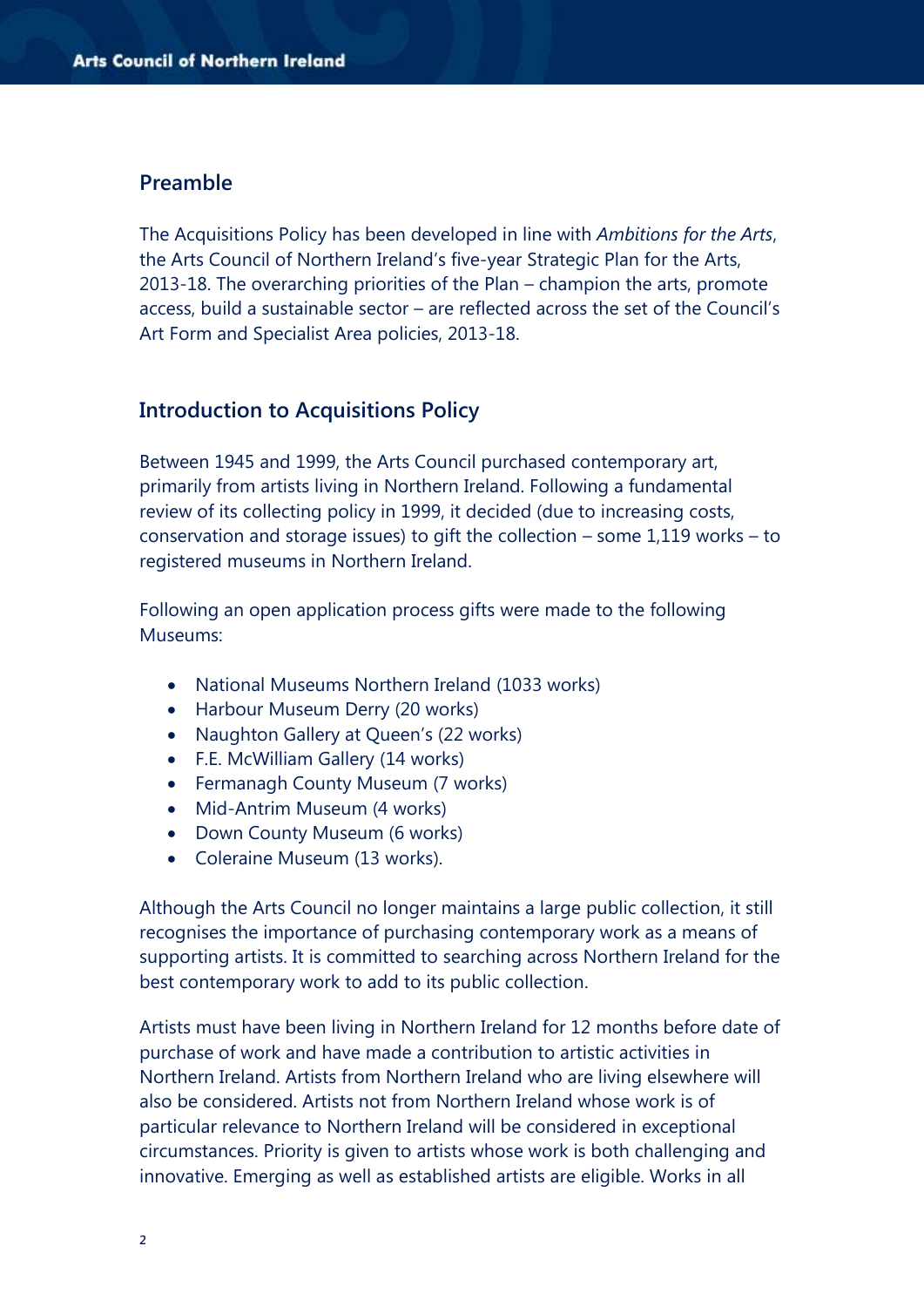media are considered, including painting, sculpture, crafts, prints, photography, video and emergent art forms.

The Council will consider accepting gifts to the collection. Such work will be assessed against the same criteria as for purchase.

#### **The Acquisitions Panel**

Works are considered against the following criteria:

- quality, innovation and challenging nature of the work;
- evidence of artistic achievement;
- the artist's contribution to visual arts in Northern Ireland;
- relevance of purchase to furtherance both of the artist's career and to the Council's funding objectives.

Works are brought to the attention of the Arts Council in a number of ways. Acquisitions Panel members may make recommendations against the stated criteria following studio visits, review of slides and catalogues of work, and gallery exhibitions. Artists themselves may apply to the acquisitions scheme for their work to be purchased. The Acquisitions Panel may also commission work and it meets regularly to make decisions about purchases. Current panel members are listed on the website.

The Council will consider the continuation of a gifting scheme to institutions throughout Northern Ireland, through an open application procedure. Artists will be informed of the outcome of the gifting of their work.

The Arts Council's acquisitions will be fully documented on its website at www.artscouncil-ni.org. The aim is to showcase the works purchased by exhibiting them in shows around Northern Ireland where they will tour to a wide variety of venues and communities, and also to create opportunities to show the work nationally and internationally. Other measures to promote and showcase the works will also be explored.

The Arts Council has not been allocated a capital resource for 2014/15 and consequently does not have an acquisitions budget for this year. It hopes this situation will be resolved, but in the interim it is unable to purchase works.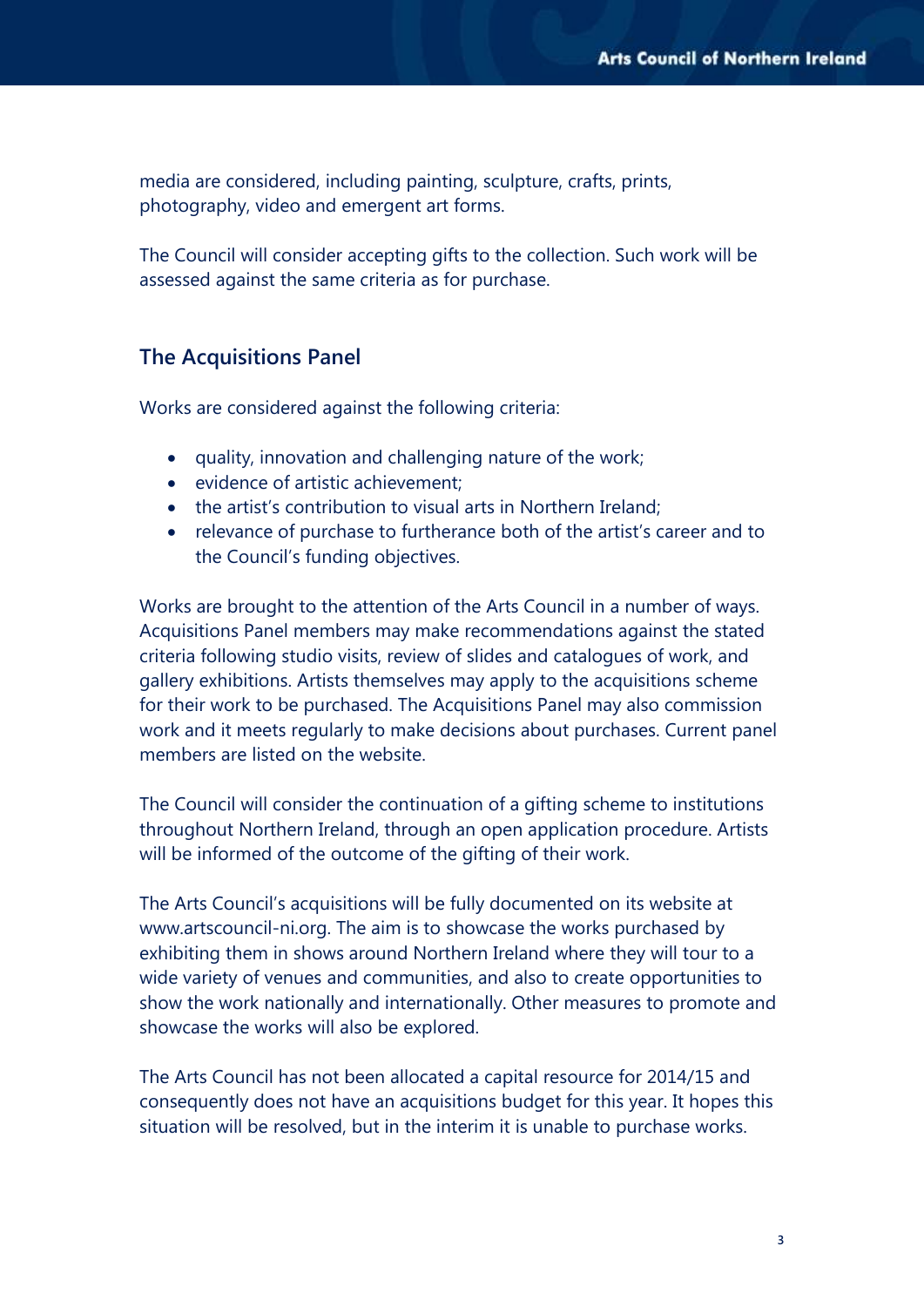#### **Funding Objectives:**

- assist individual artists;
- contribute to the development of visual arts practice in Northern Ireland;
- educate our young people about their visual arts heritage;
- develop a culture in which visual art is respected and appreciated;
- foster knowledge and research;
- ensure that contemporary visual arts are showcased;
- stimulate the art market in Northern Ireland;
- build a coherent collection of art from Northern Ireland for future generations.

#### **Additional Information**

#### **'Ambitions for the Arts' Five Year Arts Strategy, 2013-2018**

www.artscouncil-ni.org/about-us/strategy

#### **Art Form and Specialist Area Policies, 2013-2018**

www.artscouncil-ni.org/the-arts

| <b>Acquisitions</b>             | Drama                     |
|---------------------------------|---------------------------|
| <b>Arts &amp; Disability</b>    | Film & TV                 |
| Arts & Health                   | <b>Intercultural Arts</b> |
| Arts & Older People             | International             |
| Architecture                    | Language Arts             |
| Building Peace through the Arts | Literature                |
| <b>Carnival Arts</b>            | Music & Opera             |
| <b>Circus Arts</b>              | <b>Public Art</b>         |
| Commissioning                   | <b>Traditional Arts</b>   |
| <b>Community Arts</b>           | <b>Visual Arts</b>        |
| Crafts & Applied Arts           | <b>Voluntary Arts</b>     |
| Dance                           | <b>Youth Arts</b>         |
|                                 |                           |